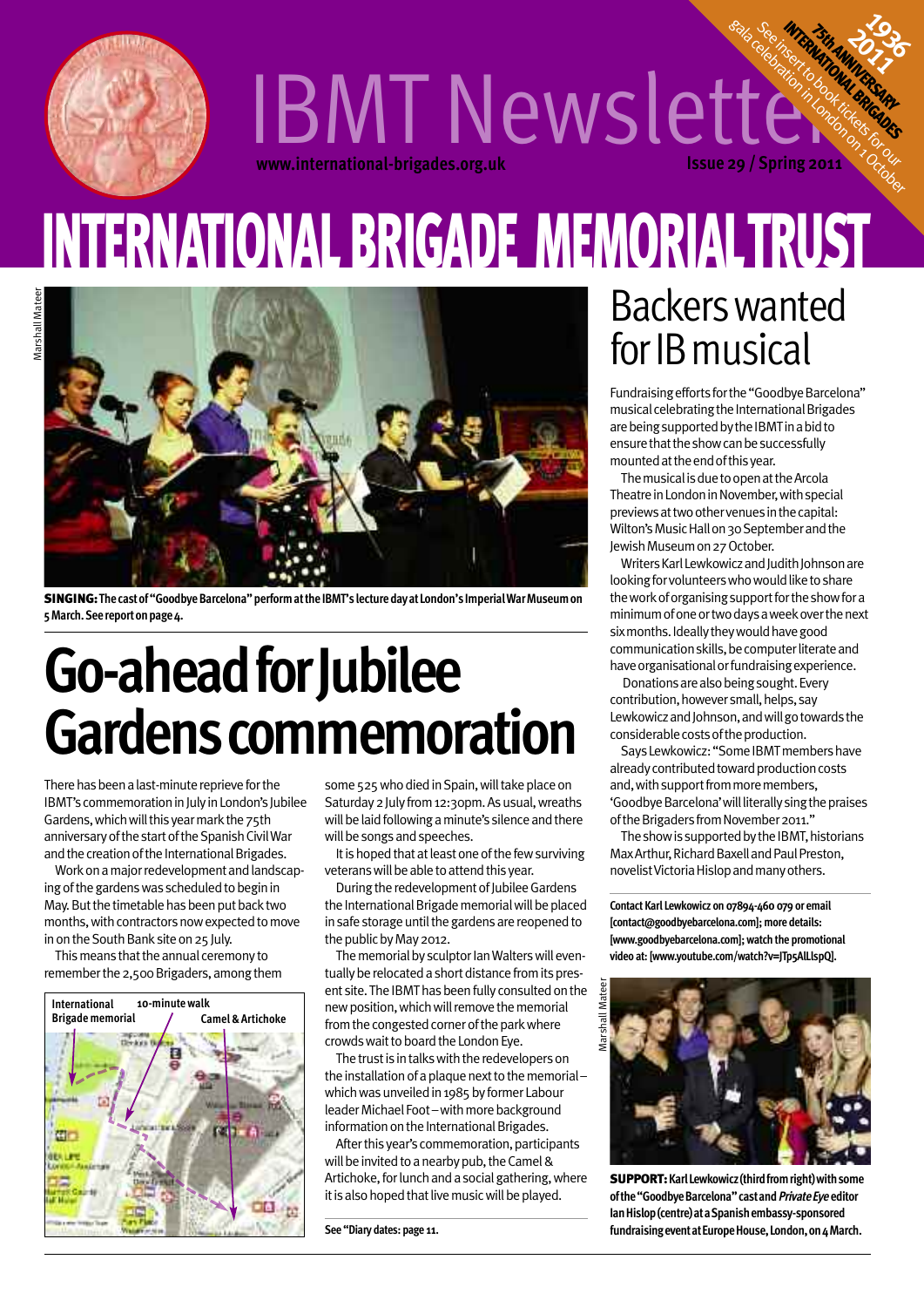## **FROM THE SECRETARY**

*Keepingalivethememoryand spiritofthemenandwomenwho volunteeredtodefenddemocracy inSpainfrom1936to1939*

## **InternationalBrigade MemorialTrust**

*www.international-brigades.org.uk Charityno: 1094928*

*Patrons:KenLivingstoneandPaulPreston*

**Secretary:**JimJump 6 Stonells Road, London SW116HQ 020-72286504 secretary@international-brigades.org.uk

**President: Marlene Sidaway** 020-85556674 marlenesidaway@hotmail.com]

**Chair:**DoloresLong 0161-2262013;doloreslong@fastmail.fm

**Treasurer:**MikeAnderson 01435-864978 treasurer@international-brigades.org.uk

**Ireland Secretary: Manus O'Riordan** +353-1-8307242;moriordan@siptu.ie

**MembershipSecretary:**MaryGreening 2 Woodford Close, Cardiff CF5 2PH 029-20195412 memsec@international-brigades.org.uk

**EducationOfficer:**RichardThorpe 01724-798615;thorpe.ortiz@btinternet.com

**MerchandiseOfficer:**ChrisHall 0161-8617448;christoff\_hall@yahoo.co.uk

**Other executive committee members:** Mike Arnott, Richard Baxell, Rodney Bickerstaffe, Pauline Fraser, Hilary Jones, Mick Jones, Duncan Longstaff

*Membershipapplications,renewals and*  $queries should be sent to Membership$ *SecretaryMaryGreening.General correspondence shouldgoSecretary JimJump.*

*Annualmembershiprates are£15standard; £7.50 for concessions;£20 family (single household); affiliatingorganisations by arrangement. Furtherdetails andforms are available fromtheMembershipSecretary.*

## **IBMT NEWSLETTER**

**The IBMT Newsletter is published three** *timesayearandis sentfreetoallmembers.* **Back numbers can be downloaded from the** *IBMTwebsiteon[www.internationalbrigades.org.uk/newsletter.htm].Sendall items forthenextissuetotheEditorby31 July 2011atthelatest.*

**Editor:** Jim Jump (see contact details above) editor@international-brigades.org.uk

#### **By JimJump**

#### **Anniversaryyear**

**Welcome to another packed issue of our** newsletter. I hope its diverse content reflects all the aspects of the IBMT's work and interests. This being the 75th anniversary of the start of the Spanish Civil War in July 1936 and the formation of the International Brigades in October of that year, there is likely to be added public interestinouractivities.Let'shopewecancapitaliseof this and recruit more members. We rely wholly on subscriptions, donations and the sale of merchandise for our income. They make it possible for us to produce this newsletter, look after the memorials and continue our educational work. So, if you haven't paid your 2011 subs yet, please do so. Send them to Membership Secretary Mary Greening(seedetailsonleft).

#### **Libyanlessons?**

Apart from clear-cut and relevant causes such as anti-fascism and democracy in Spain, the IBMT steers clear of taking sides on politically sensitive issues. We do it not just because we are a registered charity and must obey certain rules in this regard, but also because we respect the fact that manyofourmembershavedifferingviewson current controversies, whether Israel-Palestine, the invasions of Afghanistan and Iraq and, most recently, the bombing campaign in Libya. We can be sure that many of the Brigaders would have felt very strongly on such topics-though they might not all have agreed!

It's interesting nonetheless to see how the International Brigades and the Spanish Civil War are often deployed in debates on some of these issues–indeedinmanycasesbythoseonopposite sides of the argument.

Speaking in the House of Commons on 21 March, EdMilibandquotedaSpanishpoliticianwho came to Britain in 1936 and pleaded for support: "We are fighting with sticks and knives against tanks and aircraft and guns, and it revolts the conscience of the world that that should be true." TheLabourleadercontinued:"Aswesawthe defenceless people of Libya attacked by their own government, it would equally revolt the conscience of the world to know that we could have done something to help them yet chose not to."

Similar sentiments were expressed by Australian Foreign Minister Kevin Rudd, citing Guernicaasawarningnotto"standidlybywhilesimilar atrocities are committed again" in Libya. Meanwhile online message-boards and blogs have seen plenty of calls for a "new International Brigade" to help the Libyan rebels.

Not everyone agrees. The blogsite of The Volunteer, run by ALBA, a sister organisation in the US, has reproduced arguments made by law professor Marjorie Cohn-who gave this year's ALBA lecture in San Francisco in February. Her view is that militaryactioninLibyasetsadangerousprecedent of attacking countries where the leadership does not favour pro-Western countries. What, she asks, would prevent the US from stage-managing some protests, magnifying them in the corporate

mediaasmassactions,andthenbombingacountrylikeCuba?

Fidel Castro himself is urging a political solution to the conflict in Libya and has strongly condemned Nato's bombing campaign. Writing on the subject on 28 March, he said: "Not even the fascist leaders of Germany and Italy were so blatantly shameless regarding the Spanish Civil War unleashed in 1936, an event that maybe a lot of people have been recalling over these past days."

Whatever individual IBMT members think about these arguments, what is striking is how the Spanish Civil War is still used as a moral touchstone by so many people. Seventy-five years on, the war remains a powerful reference point for what is politically, diplomatically and militarily right and wrong.

#### **Harry Potter and the Spanish Civil War**

Talking of right and wrong, JK Rowling, author of the Harry Potter series, clearly takes sides on the Spanish Civil War, judging by an interview she gaveto*TheScotsman*on2November2002, which Rodney Bickerstaffe has brought to my attention.Rowlingsaid:"Mymostinfluential writer, without a doubt, is Jessica Mitford. When my great-aunt gave me 'Hons and Rebels' when I was 14, she instantly became my heroine. She ran away from home to fight in the Spanish Civil War, taking with her a camera that she had charged to her father's account. I wished I'd had the nerve to do something like that. I love the way she never outgrew some of her adolescent traits, remaining true to her politics - she was a self-taught socialist -throughout her life. I think I've read everything shewrote.Ievencalledmydaughter[Jessica RowlingArantes]afterher."Mitfordofcourse married International Brigader Esmond Romilly.

#### **NewsfromCanada**

The IBMT has close ties with International Brigade organisations around the world. It is not alwayseasytokeepintouchwiththem,particularly if there are changes in personnel. It was especially pleasing to re-establish contact with the Friends and Veterans of the Mackenzie-Papineau Battalion in Canada. Secretary Sharon Skup reports that they have two veterans still alive though, after the national monument was put up in Ottawa in 2001, many supporters left off being active. The group's main activities now are to create a website to be used as a resource for the general public and for educational purposes and to persuade families of veterans to save all documentsandothermaterialforthearchivesin various universities or the national archives. Their website is already very informative. You can see it here: [www.web.net/~macpap].

#### **CleanedupinGlasgow**

Our thanks go to vigilant Glasgow member Eddie Mullen who tipped off the IBMT about some offensive graffiti on the city's Pasionaria memorial to the International Brigades. We promptly got in touch with Glasgow City Council and within a few days the memorial was cleaned up–for which the council deserves thanks too.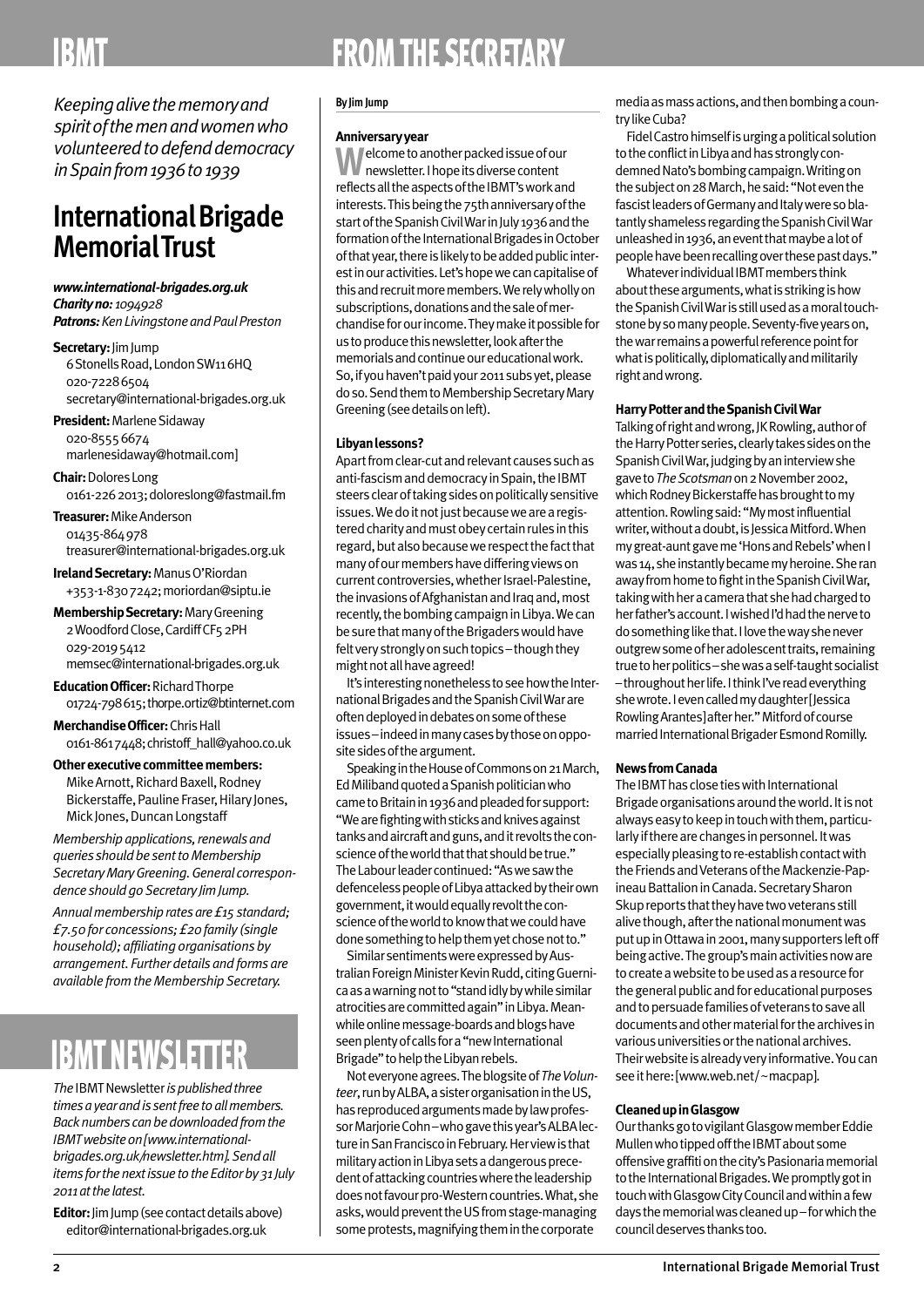## **NEWS**

## Plaque honours Belfast volunteer Jim Stranney | **Battle of Jarama**



**UNVEILING:Fromleft:GerardMurray,SamWhite and SeanQuinn.**

**Jim Strunney** dilican and flor 1915 - 1938 **In the Spanish Civil War** 1930 1939 No Pasaran Erected by Teach Na Failure<br>The Heifast Cultural and Local History Group

> A plaque to remember Brigader Jim Stranney, killed at the Battle of the Ebro in August 1938, was unveiled on the Stranney home in John Street, Belfast, on 26 February by family members and local community activists.

Organised by the Belfast Cultural and Local History Group and the republican socialist Teach na Failte, the event attracted over 100 people to the unveiling and talks afterwards by historians Sean Quinn and John Gray at the National Club.

Other speakers included Mary Greening and Manus O'Riordan from the IBMT, Gerald Murray of Teach na Failte and Sam White of Lower Castlereagh Community Group, which is planning a similar event in East Belfast to commemorateBrigaderWilliam"Liam"Tumilson,whowas killed at the Battle of Jarama in February 1937.

## **Preston's harrowing account** of the 'Spanish holocaust'

A definitive account of the murders and massacres of civilians that took place during and after the Spanish Civil War has been published in Spain with a frenzy of publicity for what is still a sensitive and controversial topic three-quarters of a centuryafterthestartofthewar.

Author Paul Preston says the book proved to be his harshest challenge to date, both because of the vast scale of the subject matter and because of its harrowing nature. "The gratuitous cruelty it recountsensuredthatitwasanextremelydifficult book to write," says Preston, a founder member of the IBMT, who is regarded as the world's foremosthistorianofmodernSpain.



The English-language version of "The Spanish Holocaust: Inquisition and Extermination during theCivilWarandAfter"isscheduledtoappearin bookshops in Britain in September.

Preston, who is professor of modern Spanish history at the London School of Economics, has established his reputation with a series of books centred on the causes, course and consequences of the 1936-39 civil war. They include biographies of General Franco (1993) and King Juan Carlos (2004) and his recent "We Saw Spain Die: Foreign Correspondents in the Spanish Civil War" (2008).

InSpain,hislatestworkhasstirredmassive media interest. The author received more than 50 requests for interviews in the lead-up to publication. It won the Santiago Sobrequés i Vidal history book prize in Catalonia – and attracted predictable fury from the highly vocal neo-Francoist commentators in the Spanish press.

Although "The Spanish Holocaust" covers the repression both in the Republican and Francoist zones, Preston makes a clear distinction between violence in the two camps, both quantatively and qualitatively.

The murders and semi-judicial massacres per-**Prestonandhis"difficulttowrite"latestbook. Continued on page <sup>5</sup>**

# **gatheringdraws 300supporters**

Totalling more than 50 people, the British and Irish formed the largest foreign contingents at the annual commemoration of the Battle of Jaramaon26Februaryinthevalleysouth-east of Madrid where the British Battalion played a key role in stopping an attempt by Franco's forces to encircle the capital in February 1937.

Over 300 people, mostly Spaniards, took part in a hike around key points of the battlefield, along with representatives of International Brigade associations. Organised by the Madrid-based AABI (Association of Friends of the International Brigades), this year's commemoration paid special homage to the XI Brigade, comprising mainlyGerman-speakingvolunteers.

At a ceremony of remembrance at the International Brigade memorial overlooking



**Theposterforthis year's event.**

the battlefield, IBMT Secretary Iim Jump recalled that some 130 of the more than 500 members of the British Battalion were killed at Jarama. "They were the first of that remarkable generation that fought fascism in Europe in the 1930s and 1940s," he said. "While their own government in London was betraying a fellow democracy, these volunteers were fighting shoulder to shoulder with the Spanish people because they knew that fascism had to be confronted and defeated."

The day ended with a meal at a restaurant in nearby Morata de Tajuña, where Mike Wild sang his musical tribute to the International Brigades,"OurOpenEyes".

#### **Hunt for Jarama graves**

Ateam of Spanish researchers has been scanning the surroundings of the Jarama River in search of the graves of fallen International Brigaders and Spanish combatants. Reports in the Spanish press add that the operation is also being followed by a crew from the BBC HistoryChannel.

**See report ofthe commemoration inThe Independent; [www.independent.co.uk/news/world/europe/jarma-awalk-through-the-valley-of-death-2244066.html].**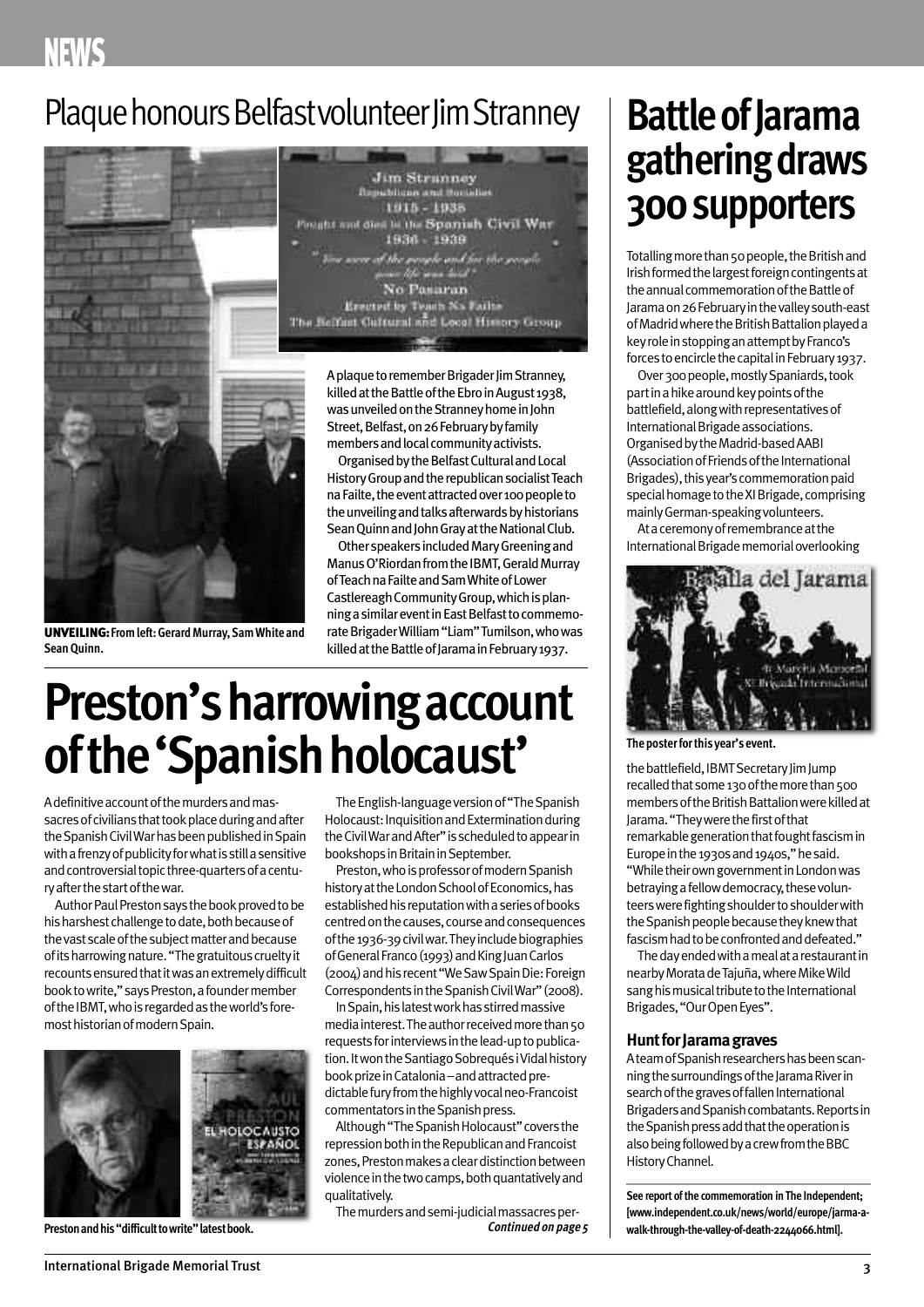### **Provisionalprogrammesofeventstomarkthe75th anniversaryofthecreationoftheInternationalBrigades**

### London: 30 September-2 October

#### **Friday30September**

● Afternoon: Arrival at St George's Hall, Cable Street, E10BL, of National Clarion Cycling Club 1895 riders from Edinburgh. See page 11 for more details.

**●**Evening:SpecialpresentationofInternational Brigades musical "Goodbye Barcelona" at Wilton's Music Hall, 1 Graces Alley, E18IB.

#### **Saturday1October**

● Morning: Opportunity to see exhibition of paintings by Brigader Clive Branson and daughter Rosa Branson at Marx Memorial Library, 37A ClerkenwellGreen,EC1R0DU.

● Midday: Rededication of International Brigade memorial in headquarters of Unite the Union, 128 Theobald's Road, WC1X8TN. ● Afternoon: IBMT annual general meeting, plus talks/films tbc; Unite the Union HQ. ● Evening: 75th anniversary fundraising gala at the New Red Lion Theatre, 271-273 City Road, EC1V 1LA. Performers will include poet Jackie Kay and Tayo Aluko, star of "Call Mr

### **Spain:**22-29October

*Theseactivitiesarebeingorganisedbythe Paris-basedCoordinationInternationale(CI)of InternationalBrigadeassociations.Wemustlet theCIknowroughlyhowmanyIBMTsupporters plantoattend.Allindividualsmustmaketheir owntravelarrangementstoandfromSpain,but weexpectgrouptravelandaccommodationto beavailableinSpain,withindividualscharged accordingly.Ifyouplantoattend,letIBMT SecretaryJimJumpknowbyearlyinJune: [secretary@international-brigades.org.uk]; tel:020-72286504.Indicateifyouwillbe attendingforthewholeweekorpartofit.*

#### Saturday 22 October

–Tourofvariouskeysitesinthebattlefor Madrid.

-Inauguration of a memorial to the International Brigades in the Complutense University of Madrid(tobeconfirmed).

– Concert in honour of the International Brigades in the auditorium of the CCOO union federation, Lope de Vega Street, Madrid. -Overnight in Madrid.

- 
- Sunday 23 October -Departure to the Jarama battlefield.

–VisittotheMuseumoftheBattleofJaramaat Morata de Tajuña.

- –LunchintheMesónelCidrestaurant.
- Departure to Albacete.
- Overnight in Albacete.

#### **Monday24October**

–TourofAlbaceteandnearbyvillageswhere

Robeson", plus other special guests. See insert in this newsletter for reservations. Book early to ensure entry.

#### **Sunday2October**

● Activities to commemorate the 75th anniversary of the Battle of Cable Street centred on Wilton's Music Hall, 1 Graces Alley, E18JB.

**Accommodation:** Travelodge has a selection of hotels in the Cable Street/Tower of London area. They include the London Aldgate East Travelodge (6-13ChamberSt,E18BL)andtheLondonTower Bridge Travelodge (Lloyds Court Business Centre,1GoodmansYard,E18AT),where double rooms are available on 30 September and 1 October at online "saver" rates of £65.75 and £62.95 per night respectively. Breakfast is £6.65extraperperson.Goto:[http://www2. travelodge.co.uk]. For phone bookings tel: 0871-9846406.ThenearbyRoyalFoundationof St Katherine (2 Butcher Row, E14 8DS) is a charitable centre with b&b in single and twin rooms for £47 and £69 per night respectively. Tel: 0300-1111147;web:[www.stkatharine.org.uk].

the International Brigades were based. –CeremonyorganisedbyTerredeFraternitéand

- Albacete city council.
- –OvernightinAlbacete.

#### **Tuesday25October**

- For participants returning home, departure to Madrid.
- –Fortheothers,departurebytraintotheEbroat 12:05pm; arrival at about 4:30pm.
- –OvernightinSalou.

#### **Wednesday26October**

–TouroftheEbrobattlefields.

-Homage to the International Brigades and Spanish Republican combatants at the memorial to the International Brigades.

- –TouroftheTerraAltadel'Ebreregion.
- –OvernightinSalou.

#### **Thursday27October**

-Congress in Barcelona: "The International Fight Against Fascism"; opening session, led by Ángel Viñas, starts at 8am; theme: Revolution and counter-revolution in the interwar years. –OvernightinSalou.

#### **Friday28October**

–CongressinBarcelonacontinueswiththeme: Solidarity, the foundation of a society based on social progress.

–Duringthecongress,avisittoBarcelonawill bearranged.

### –OvernightinSalou.

#### **Saturday29October**

–CongressinBarcelonacontinueswiththeme: The resistance in France and in Europe.

–7:30pm-8pm:Summaryandconclusionsof the congress, led by José Luis Martín Ramos.



**PALFREEMAN:AchievementsofmedicsinSpain.**

## **Medicalvolunteers preserved decency in atimeof'moraldecay'**

Heroic and ground-breaking work carried out by the British volunteers who served with the Spanish Republican army's medical services was the focus of this year's Len Crome Memorial Lecture at London's Imperial War Museum on 5 March.

Not only did these volunteers help to establish and maintain an emergency medical service, but they were also responsible for important developments of relevance to later military-medical practice and to the history of medicine in general, said Linda Palfreeman in her lecture, titled "iSalud! The British Contribution to the Republican Medical Service during the Spanish Civil War, 1936-1939".

Palfreeman also brought greetings from a Catalan doctor who worked with the Britons in the medical services of the International Brigades. Before leaving Spain, where she teaches at Elche's Cardenal Herrera University, she spoke by telephone with Moisès Broggi i Vallès, now aged 103 and living in Barcelona.

Chaired by Professor Paul Preston, the IBMTorganised lecture attracted over 120 people to the museum's auditorium, many of whom took part in the discussion following the talk.

Preston was also one of the participants in a special tribute held earlier in the day to International Brigaders who had died over the previous 12 months. Using words, song and film clips, historians, friends and family members remembered Jack Edwards, Penny Feiwel, Joseph Kahn, Bernard Knox and Sam Lesser. The session



**GREETINGS:FromDrMoisèsBroggi,asayoungman** with the International Brigades and today.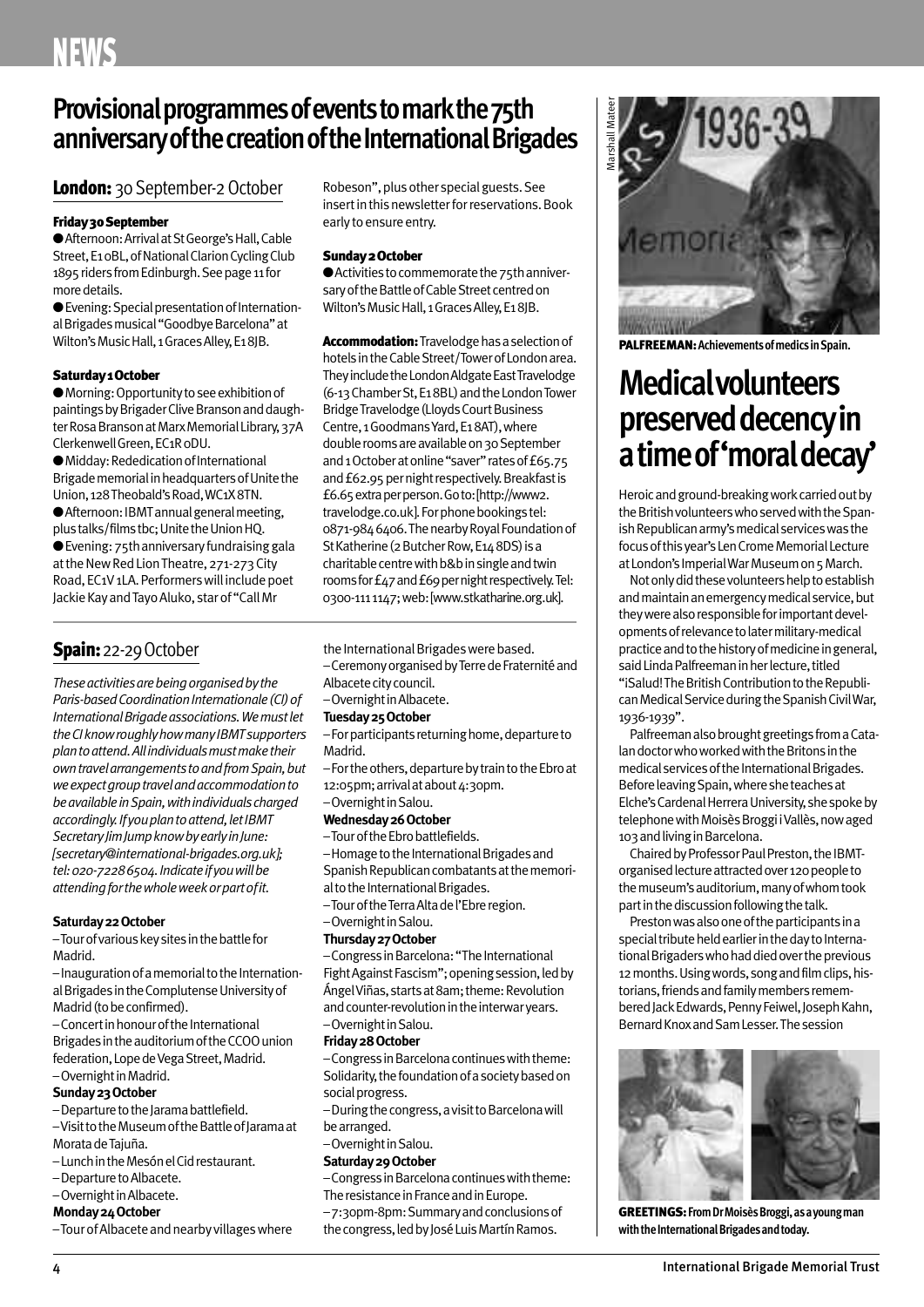## International Brigader on euro coin

An International Brigader now features on currency used in the 17 countries of the European Union's euro-zone. He is Franc Rozman (1911-1944), who fought with the Yugoslav volunteers in Spain and whose portrait appears on the 2-euro coin which has been minted by Slovenia from March this year.

After the Spanish Civil War Rozman,whoalsousedthe*nom deguerre*Stane,wasaleaderof the Slovenian communist partisans fighting the Nazi German occupation. He died inamortarweaponaccident while with the partisans.

The Rozman coin commemorates the centenary of his birth in a village near Ljubljana.

included songs performed by the cast of the "GoodbyeBarcelona"musicalbasedonthestory of the International Brigades.

In her lecture, Palfreeman pointed out that the volunteers who went to Spain were part of a widescale mobilisation of support for the Spanish Republic in Britain, with thousands organising marches, rallies, meetings, concerts and bazaars in order to raise funds for the Aid Spain movement and to encourage support for the antifascist cause.

"More than 1,000 aid committees were created and millions of people from every class and social circumstance donated food, clothing, labour and money," she said. "Volunteers also worked tirelessly with the victims of the war in Great Britain as well as in Spain, establishing hospitals, refuges, soup kitchens and schools."

As part of her conclusion, she quoted the words of Kenneth Sinclair-Loutit, the young administrator of the first British Medical Unit, reflecting on the participation of volunteers: "WhatwasachievedinSpain?Ibelievethatall those who went to Spain and those who made it possible for us to do so did something important to preserve human decency at a time of widespread moral decay. All those people who worked in Spain and in their own countries, in hospitals and homes, refugee centres and soup kitchens, all those who collected and donated money, food and clothing... all helped to save many lives and to ease a great deal of suffering. Many gave all they had: they gave their life."

The IBMT is hoping to publish Linda Palfreeman's lecture as an illustrated booklet in tribute to the work of the British medical volunteers.

### **Dundeeremembers**

The annual remembrance in Dundee organised by the local trades union council was held at the memorial to the International Brigade in the city's Albert Square. Taking part in the event on 12 February along with union members were relatives of

In Spain, Rozman commanded the Matei Gubee Company of the Dimitrov Battalion, consisting mainly of volunteers from the Balkans and Greece. After the war he was interned in camps in France before making his way home and joining the Yugoslav resistance in 1941.

Euro notes are identical throughout the euro-zone, but each member country is able to design and produce its own coins, which are legal tender in all the other 16 countries.

The choice of Franc Rozman has not been without controversy, with Slovenia's rightwing Democratic Party criticising the decision to commemorate a communist.

thevolunteersandothersinterestedintheSpanish Civil War. Chief organiser Mike Arnott said afterwards: "It is important to commemorate the fact that over 60 people volunteered from Dundee to fight in the war, 17 of whom gave their lives."

### **AwardforGarzón**

Spanish judge Baltasar Garzón is the first recipient of the annual \$100,000 Award for Human RightsActivismconferredjointlybyALBA,oneof the IBMT's sister organisations in the US, and the Puffin Foundation. Garzón became internationallyfamousafterheorderedthearrestofformer Chilean dictator Augusto Pinochet in London in 1998. More recently he has led efforts to identify human rights violations during the Spanish Civil War and the Franco dictatorship. He has faced a hostile backlash by conservative elements in Spain's judiciary and, for opening an investigation into Franco's crimes, was in 2010 suspended from office for exceeding his authority.



**APPEAL:TheIBMThasjoinedcampaignersand historiansinSpainandBritaininurgingthetowncouncil** of Tarancón, about 50 miles south east of Madrid, to stop **theproposeddemolitionofthebuilding(above)that housedanInternationalBrigadehospitalduringthe SpanishCivilWar.Severalwellknowndoctors,suchasthe BritonReginaldSaxtonandtheCanadianNorman Bethune,servedatthehospital.Tarancónwasoneoffour suchinstitutionsinthearea,andtherehavebeen proposalstolinkthemasaspecialisttouristdestination forvisitorsinterestedinthehistoryofthecivilwar.**

## **The 'Spanish holocaust'**

#### **Frompage 3**

petrated by the fascist-backed rebels were almostalwaysofficiallysanctionedandwere an integral and carefully-planned part of their policyofterrifyingtheSpanishpeopleinto submission.

By contrast, the killings in Republican-held Spain took place in the first few months of the war when law and order broke down and elements on the left, in particular the anarchists. took spontaneous revenge on individuals andgroups–suchastheChurch–who backed the July 1936 coup against the elected Republican government. Once the Republican authorities had reasserted control in their zone, the killings by and large ceased.

Murders in the Republican zone, for which there is a reliable figure of 49,272, says Preston, were exhaustively investigated, both by the Republic before its defeat and by the victorious Francoists.

The process of counting the victims of Francoist violence could begin only after the dictator's death in 1975 and is still incomplete. "It is unlikely that such deaths were fewer than 150,000andtheycouldwellbemore,"says Preston. This figure excludes battlefield deaths on both sides, along with the unknown numbers killed in the bombing campaigns against Republican cities such as Madrid, Barcelona and Valencia. Nor does it include the many thousands of refugees who died in bombing attacks as they fled Francoist advances, nor the tens of thousands of refugees and prisoners who subsequently died from disease and malnutrition.

"All of this constitutes what I believe can legitimately be called the Spanish Holo-

### **"Ihopethebookwillshow theextentofthesuffering unleashedupontheirown fellowcitizensby…the officerswhoroseupon 17July1936."**

caust,"saysPreston.Statistics,however,fail to convey the intense horror of what took place, the author concedes, and he includes many stories of individual victims from both sides. "I hope the book will show the extent of the suffering unleashed upon their own fellow citizens by the arrogance and brutality of the officers who rose up on 17 July 1936. They provokedwar,awarthatwasunnecessary and whose consequences still reverberate in Spaintoday."

**Seealecture thatPaulPrestondeliveredonthetheme ofhis latestbookataconferenceatUniversityCollege, London,inFebruaryon"TheCarnivalofDeath":[www. spainculture.co.uk].**

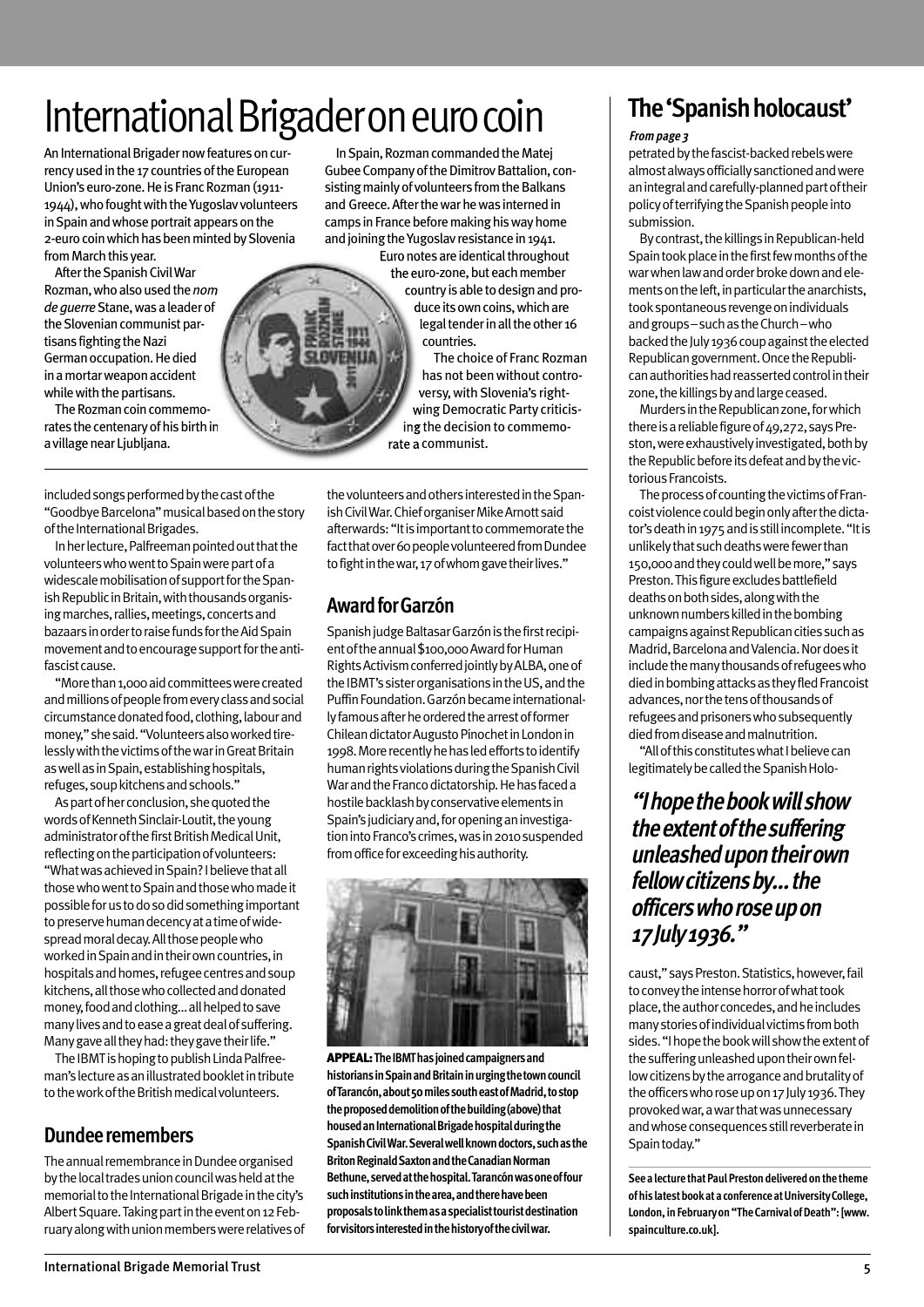## **CAN YOU HELP?**

**●**DuncanLongstaffhasbeentryingwithoutsuccess to trace the whereabouts of the International Brigade memorial plaque to nine volunteers from Bristol which was displayed at the former MSFunionofficesatWestbury-on-Trym.Contact: [duncanlongstaff@btinternet.com].

● A group of TV film makers in Spain is putting together a documentary about the Asturian miners' strikes of the early 60s and would like to find out more about solidarity support from Britain, in particular a delegation from the NationalUnionofMineworkersthatvisited Spain in 1962. It included Ben Morris (South Wales),SLMagness(Kent)andHDilks(Chesterfield). They are also interested in a group called the Spanish Democrats' Defence Committee

and leading members Charles Padley, John Clarke and Sam Watson. If anyone can help, contact Marcos Martínez Merino at [marcosmmerino@hotmail.com]ortel:+34-658790017.

**●**GrahamThompsonisarrangingtohavethe memorial stone to Percy Williams in Swindon restored. According to the inscription, Williams was killed at Caspe in 1938. Can anyone provide information relating to the action in which he waskilled?[g.thompson154@btinternet.com].

*Ifyoudonothaveaccesstoemail,contactthe IBMT Secretary (details on page 2). Please share yourinformationaboutBrigaderswithJimCarmody,theIBMT'sresearcher:[jamescamody@ yahoo.co.uk].*

## **LETTERS**

### **Anti-fascismistheirlegacy**

**In Marlene Sideway's column (New Year 2011) on the legacy of the International**  $\mathbb{I}$  2011) on the legacy of the International Brigades she said that "the issues that these men and women faced in 1930s are just as relevant today".

We again face a situation where right-wing parties across Europe are making the same old noises that the volunteers heard and acted against, for example, how our society and values are being destroyed by immigration. The same tactic of using the frustrations of the unemployed, and particularly the young unemployed, against immigrants is being attempted. Look at the EDL, at efforts to instigate tensions between white and Asian youth and at attempts by the BNP to use the election process to position themselves as "legitimate" politicians.

Coalition politicians claim that multiculturalism has failed. The current economic situation will provide the right with an opportunity to develop and grow. The true legacy of the InternationalBrigadevolunteerswas their heroicanti-fascist stance.Wemust continue the work they so rightly believed and died for.

Remember the words of Bertolt Brecht in May 1945: "Don't rejoice in his defeat, you men. For though the world has stood up and stopped the bastard, the bitch that bore him is inheatagain." *GrahamThompson*

Byemail

### **SamLesser**

Thanks for the latest great edition (New Year 2011) of the newsletter, not that it isn't always, and for the obituary of Sam [Lesser].

There are just two things I wonder if you could mention in the next issue. The first is that one of the young nurses that Sam "escorted" into Spain was Dora Levin (whose death was mentioned in the same issue). Also, the man who

dragged and carried Sam to safety at Lopera, and probably saved his life, was Jock Cunningham, another early British Brigader. *RuthMuller* (DaughterofSamLesser) Byemail

## **BuriedinParis**

The reference to the Tomb of the Unknown Soldier in the Arc de Triomphe (Autumn 2010) reminded me of the memorials to the Frenchvolunteers I cameacross inthePère Lachaise Cemetery in Paris in June last year. Some of the names mentioned include Boris Guimpel, chief of staff of La Marseillaise Battalion, also a resistance fighter in the Second World War, and an architect-which he returned to after the war; Thadée Oppman was commander of the Edgar André Battalion; Jeanne Oppman, if my research is correct, was a nurse from Lithuania. *ArthurTucker*

Byemail

### **Remembering Arthur Dooley**

I read with interest the item about Glasgow's International Brigade memorial by Arthur Dooley (Autumn 2010). He was a good friend of ours and kept us informed about progress in making the sculpture and how it was going to be shipped from Liverpool to Glasgow. John and I never got to Glasgow for the unveiling in 1979 orto see it, but I'm happy that it has been refurbished. Arthur would have been pleased.

After he appeared on TV in "This Is Your Life" in 1970, he received lots of requests to be an after-dinner speaker, but got himself tied up in knots by not keeping a note of dates etc. I then offered to get all the dates organised and to write appropriate letters to the people and companies concerned. All went well after that. *VeronicaGibson* Liverpool

## **OBITUARIES**

## **PaddyCochrane**

### **ByMarleneSidaway**

**P**addy Cochrane, who died on 31 March 2011, aged 98, returned to Spain in 2007 to visit Belchite where he was badly wounded 70 years ago. In the process of trying to commandeer three lorries to help with the evacuation of International Brigaders from the battle, he sustained a direct hit by a hand grenade, part of which went right through his leg and sliced the femoral artery; shrapnel also shredded his back, arms and legs. Comrades helped him to crawl into a ruined house and went to get more help.

He sat on his leg during the night, trying to stop the bleeding, trying to keep awake. Just before dawn he heard an urgent whisper: "Any Americans in here?"He called back: "No – just awounded Irishman" and he recalled…"this enormous fellowappeared.He threwme over his shoulder and carried me down the street." Bullets were striking the walls around them, but they made it to safety.

Paddy never found out who his saviour was, but on his return trip, quite by accident, hemet aRepublican veteranwho had beenwounded on the same day and had taken refuge in a house just two doors away from where Paddy was lying. He too recalled a huge man coming to his rescue, and carrying himon his shoulder to safety. The two veterans were moved to tears by the memory of that brave American who had often been in their thoughts and raised a glass in honour of the man who had saved them from certain death.

Paddy was born in Dublin in 1913. After leaving school at 14, heworked for an automobile company, where the boss spent most of the day in the pub and left the running of the place to the teenage Paddy. One day an American visited the shop on business and Paddy asked if he could give him a job in the US. Within three months he was there – he stayed with the job for a year, before deciding to go exploring and went to Canada and Alaska, where he hated the cold weather, so hitched down the West Coast and finally got aworking passage on a ship bound for Liverpool.

At the age of 23, finding a job back in England was very difficult. "No Irish need apply" was often tagged on to the advert. He learned of the Spanish CivilWarfromthe*News Chronicle*, which he read to look for a job and this was where he sawa notice asking for drivers to take ambulances to Spain, so he volunteered.He

**"…thisenormousfellow appeared.Hethrewme overhisshoulderand carriedmedownthe street."**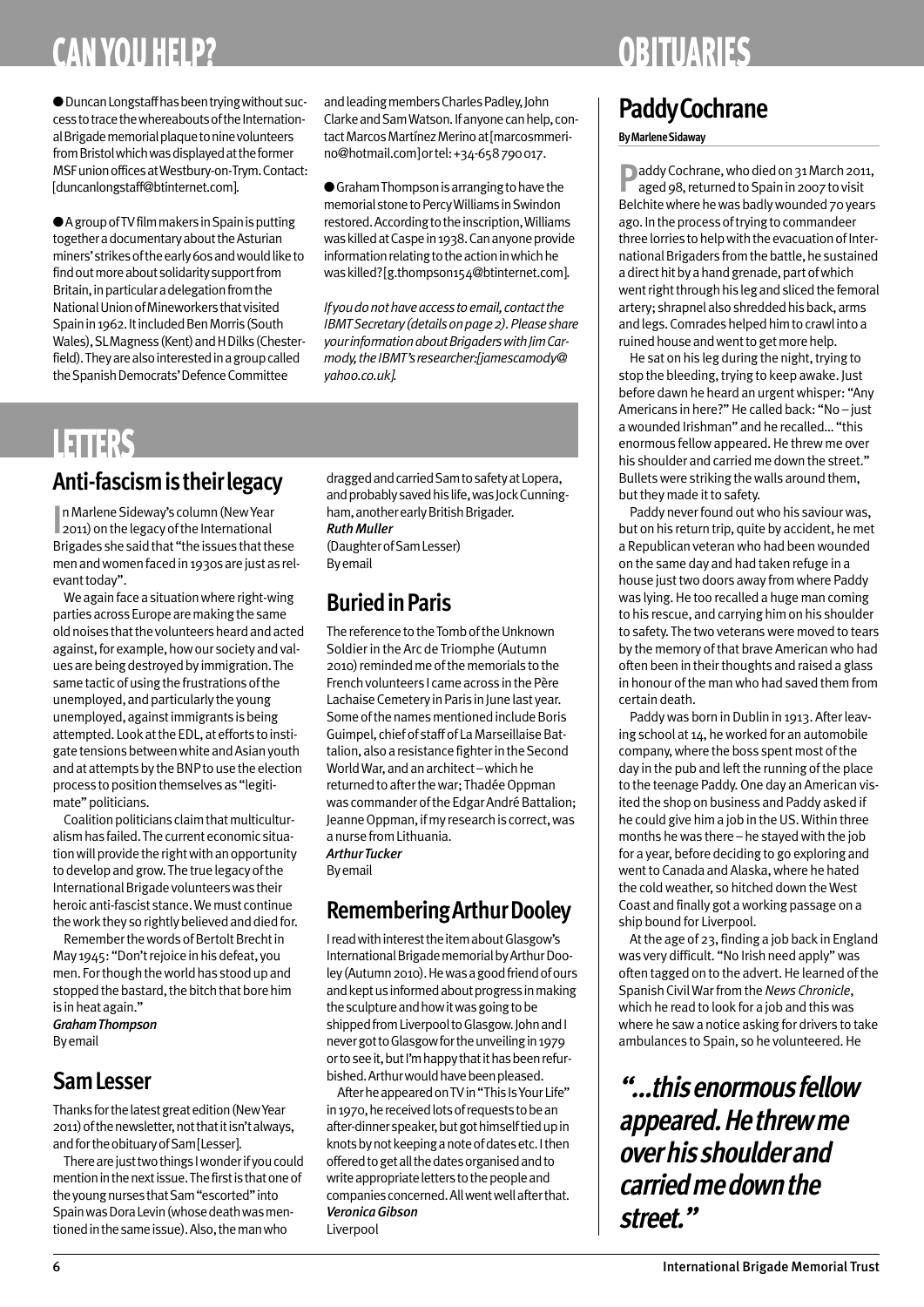

Paddy Cochrane by the ruins of Belchite in 2007.

said he felt it was his duty to go, he'd always hadwhat he called "left-wing thoughts", he hated fascismand had been involved in the anti-fascist movement against Mosley.

Hewas unable to continue his fight against fascismin the SecondWorldWar because of the injuries he'd sustained at Belchite. He became a toolmaker in London for many years, and later designed and made spectacle frames.

He met his beloved wife May in 1939 and they had three children.When he retired at 70 they decided to live in Ireland,where they remained very happily for 16 years until ill healthmade themreturn to England to be neartheir daughter, Karen. May died three years ago.

Paddywas active in politics all his life.He vividly remembered his time in Spain and maintained that hewould do it all again and that one of the proudest moments of his life was receiving his Spanish passport in 2009.

### **JackEdwards**

#### **ByJimJump**

ack Edwards, who died on 26 January 2011<br>the age of 97, was a veteran of the battles of ack Edwards, who died on 26 January 2011 at Jarama, Teruel and the Ebro. He was a lifelong communistandaninspirationtoallthosewho came in contact with his cheery optimism and dedication to progressive causes.

Born in Liverpool on 3 January 1914 and raised as an only child by his widowed mother, Jack attended Socialist Sunday School and delivered copies ofthe*DailyWorker* and Sunday Worker around Edge Hill. He worked in various jobs after leaving school, including motormechanic and, as amember oftheYoung Communist League, was involved in street clashes when Sir Oswald Mosley's fascist Blackshirts came to Liverpool and Birkenhead.

When Franco launched his coup against the Spanish Republic in July 1936, Jack soon decided he should join the International Brigades. "I

Via Paris, Perpignan, Barcelona and Valencia, he arrived at the base of the newly formed British Battalion at Madrigueras, near Albacete, in January 1937. The next month he was in action at Jarama, south-east of Madrid, where the battalion sustained heavy casualties as Franco tried unsuccessfully to cut the main road linking the capital with Valencia. Jack was wounded in the foot and spent severalweeks in hospital.

Once recovered, he joined the 1st Transport Regiment, working as a driver and mechanic alongsideAmericans,Canadians and Cubans. He was in action at Teruel in the winter of 1937/8 and afterwards inAragón, keeping the fighting units supplied with munitions and food. However, by now the Republic's lines were in retreat and part of hiswork involved sabotaging petrol tanks on vehicles left behind as the fascists advanced.

For the Republic's last great offensive across the Ebro, Jackwas attached to amachine-gun unit in the mainly Spanish 129th Artillery Division and fought around Tortosa in the summer and autumn of 1938. In his recollections of thewar he always underlined the spirit of unity between the Spaniards and the other nationalities in the International Brigades. In a 1976 interview for the Imperial War Museum he remembered: "There was one bloke, came from Seville, he said to me, where did I come from and I said 'Inglaterra'. He said: 'Is it far away, you know, like, is it near Madrid?' So the sergeantlaughed at him.Thiswas the kind of thing, you know, people who hadn't realised the distance of things but were all working together. Itwas a harmonious set-up."

As the Battle of the Ebro raged, the Republic decided to withdraw the International Brigades in a forlorn attempt to court favour with the Western powers, who were nonetheless determined to appease the fascist dictators. Detached from most of the other British volunteers,who had been fighting further north near Gandesa, Jack was sent to Valencia and made his way home alone via Barcelona, crossing the frontier into France on foot and then by train to England.He arrived home in January 1939, a month after the British Battalion.

During the Second World War he volunteered to joined theRAF in 1940, declaring itwas "the same bloody fight" as in Spain. His proficiency with a rifle was noted by an NCO, who was puzzled by Edwards' claim never to have served in the forces.

After the war he worked as a mechanic and in various labouring jobs in Liverpool, eventually moving with Ivy and their daughter and two boys to the Midlands, first to Dudley, where heworked forthe local authority, and

**JackEdwards: Surprised that theSpanishCivil Warisn'ttaught inschools.**



then to Telford, becoming a managerwith the water board.

Jack was an enthusiastic member of the IBMT and, until our annual general meeting last October, served on the executive board. Despite failing health, hemanaged to attend the AGM in Liverpool. There, he and Unite's Len McCluskey unveiled a plaque in the union's Jack Jones House to the Merseyside International Brigade volunteerswho died inSpain, several ofwhomhad been Jack's friends and comrades.

Averymodestman, hewould shrug off his own courageous part in the fight for democracy in Spain with a characteristic laugh and a joke. He remained a great internationalist throughout his life. In 2009, he went to Cuba for May Day and visited Cuban International Brigade veteran Universo Lípiz Rodríguez in Matanzas. In the following month he was at the Spanish embassy in London to receive the Spanish citizenship and passport conferred on Brigaders by Spain's current socialist government.

Writing in 2009 about his thoughts on the Spanish Civil War in Max Arthur's "The Real Band of Brothers", he said: "People think of it as a forgotten war, but it should be remembered, really, as a fight against fascism, for democracy... I'm surprised it's not taught in the schools – they should teach it out of respect for democracy. That would leave behind the legacy of the Brigaders – something that people could remember us for."

**SeevideoclipsofJackEdwardsdescribinghisexperience asaBrigaderat[www.shapesoftime.net/pages/ viewpage.asp?uniqid=14581].**

### Alsoremembered

**●**USBrigader**HankRubin**,whodiedinFebruary at the age of 94, served initially with the mainly Canadian Mackenzie-Papineau Battalion, but in the autumn of 1937 was transferred to the British Medical Unit established by Kenneth Sinclair Loutit on the Aragón front. Rubin worked as a blood transfusionist under Dr Reginald Saxton. The unit was sent to Teruel in December 1937 and to the Ebro in July 1938. After the war he became a renowned restauranteur and wine expert in the San Francisco area. In 1997 he wrote "Spain's Cause Was Mine", describing his experiences in the Spanish Civil War.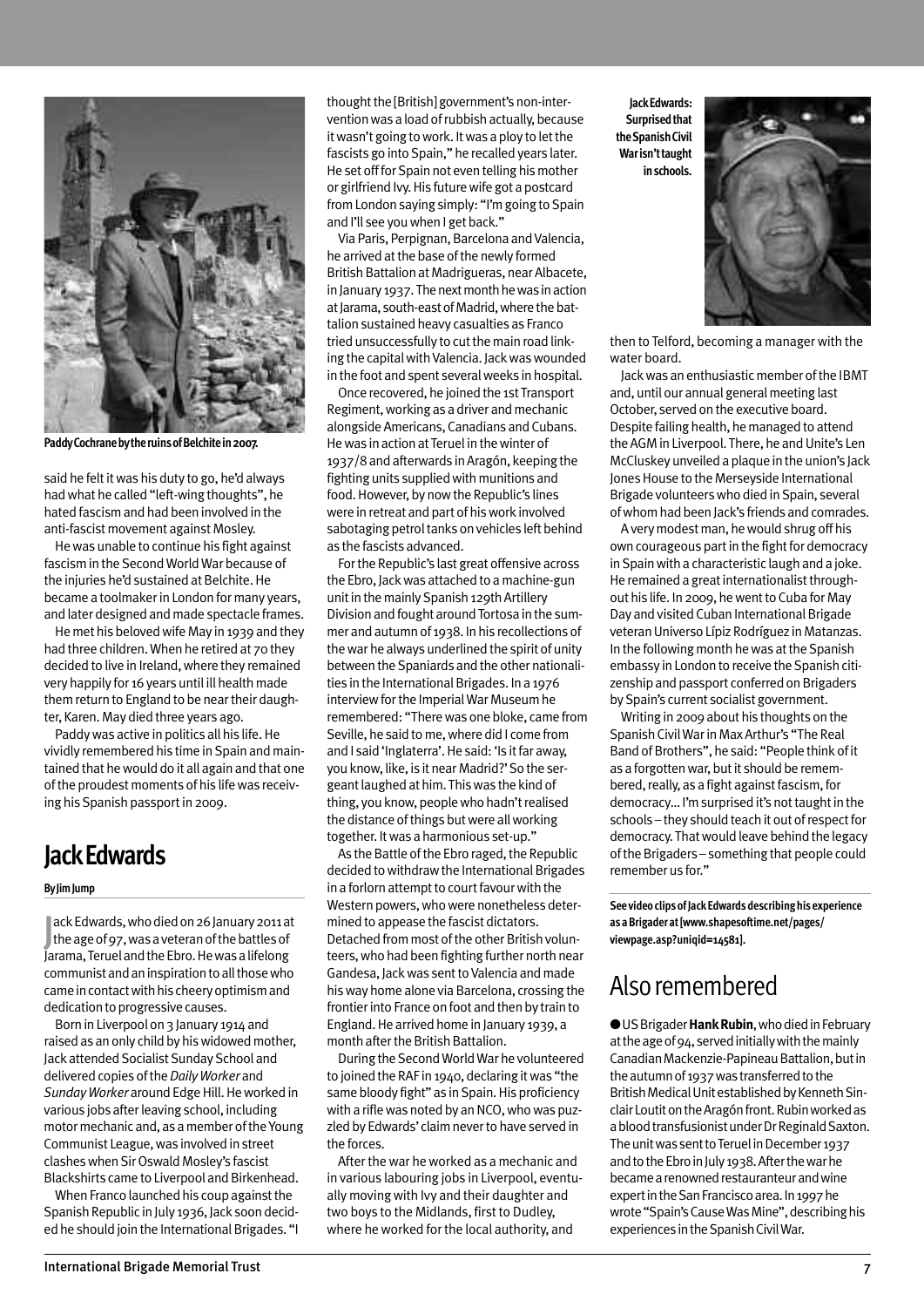## **PROFILE**

**When the International Brigade memorial on** London's South Bank was unveiled on 5October1985,*TheGuardian*mentioned"anold grey-hairedwoman"speakingofmedicalaidfor Spain. This was Dame Janet Vaughan, aged 85, whose activity during the Spanish Civil War had been largely forgotten by then. But her story can still be found in papers and sound recordings, mainly in the Marx Memorial Library, the Imperial War Museum and the Hull History Centre.

Born in 1899, the daughter of a public school headmaster, Janet was expected by her parents to have a conventional middle class life and marriage. Instead, she became a doctor and – having seen as a student the poverty of London's slumsa socialist. In 1930 she married David Gourlay, a socialist and conscientious objector. They lived in a flat above the travel agency David ran in Bloomsbury's Gordon Square. The sisters Vanessa Bell and Virginia Woolf were her cousins; and she was related to Amabel and John Strachey, both prominent socialists.

By 1936 Janet was an eminent medical researcher: the second edition of her classic book

"The Anaemias" was published that year, and she was promoted to senior lecturer at the British Postgraduate School of Medicine at Hammersmith. She also had two children, Mary and Priscilla, both underfive.

Then came the rise of fascism. Janet wrote later that the Spanish Civil War "became for many of us

the great opportunity to take a stand against fascism". The Spanish Medical Aid Committee (SMAC) was set up in August 1936 through the Socialist Medical Association, at the instigation of Communist Party activist Isabel Brown - soon to be one of the committee's leading fundraisers. By September, Janet was chairman of one of its mosteffectivelocal committees–Holborn& West Central London. Its first public meeting was held on 5 October; and the pamphlet it published in November included contributions from writers such as JB Priestley, Rebecca West and Stephen Spender, all arguing against the government's policyofnon-intervention.

Janet drew in her friends to support the cause. Vanessa Bell wrote in October 1936: "For the last few days we have all been trying to do posters for a meeting... to get money to send medical help to Spain–Janet Vaughan asked me and Duncan to dosome–andQ[uentin]andA[ngelica]have done one each too..."; and again in November Janet was one of those who "pestered" her "by every post" to help with a show of Spanish art. In its first three months, the committee raised more than £684 (around £35,000 in today's money), of which it gave £600 to the national SMAC.

Janet herself remembered walking in poster processions, speaking on soap boxes at street corners and in "huge public meetings" and selling "many treasured possessions". Her daughter Mary (aged  $\Delta^3/2$  in May 1937) stood alongside such soap boxes on Saturday afternoons and has a vivid memory of returning one day to find the

**Sheena Evans** describes how lanet Vaughan's commitment to Spanish Medical Aid not only helped the people of Spain but led to thousands of lives being saved during theSecondWorldWar.

**WearingastonefromtheJarama** battlefield: Vaughan in the portrait by **VictoriaCrowe.**

# **JanetVaughan: Spain in the heart**

flat dark and empty, the car and much of the furniture sold for Spanish Medical Aid; and of her mother's "absolute delight" at the amount of money she had raised.

Although Janet had resigned as chair of the local committee by March 1938, she continued as one of the national vice-presidents of SMAC, and addressed an all-London women's meeting as part of a huge campaign around Britain over the autumnandwinterof 1938-39tofillfoodships for Spain. She was also delegated, with other women, to lobby the Foreign Office (unsuccessfully) for more government help.

In January 1939, SMAC called a meeting at which doctors returned from Spain shared their experiences. Janet took the chair for questions and discussion – a long session, mainly about the then innovative practice of using stored blood for transfusions. This had been pioneered in Barcelona by the Spanish doctor Frederic Durán-Jordà, and Dr Reginald Saxton spoke at the meet-

**"Shewasthedrivingforce behindagroupof pathologistswho… plannedwhatwastobe thewartimeblood transfusionservice."**



ing about using stored blood provided by Jordà for the International Brigades.

Janet had worked for SMAC in sending personnelandmedical supplies–including blood transfusion equipment-to Spain. She had studied the literature and experimented herself with stored blood. She also learned personally from Dr

Jordà, when she helped him and his family settle in England after their escape from Spain. With world war now looming, she saw the need to act quickly to use this knowledge. Between April and July 1939, she was the driving force behind a group of pathologists who met on her initiative in her flat, at first unofficially, and planned what was to be the wartime blood transfusion service for London. When war came in September their plan was put into effect. Similar arrangements followed in the provinces. The service was to save thousands of civilian lives.

**Journance Was the principal of Sommerville College,<br>
Oxford, from 1945-1967. She never forgot Spain<br>
She gave monev to help dissidents under Franco** anet was the principal of Sommerville College, Oxford, from 1945-1967. She never forgot Spain. and, into her old age, to the International Brigade Association. The pendant she wears in the 1985 portrait by Victoria Crowe, now at the National Portrait Gallery, is a stone she treasured, picked up in 1981 from the Jarama battlefield.

At the unveiling of the International Brigade memorial in 1985, many listeners were moved to tears as she recalled some of her colleagues in Spanish Medical Aid-Isabel Brown, Leah Manning, Audrey Russell and Richard Ellis, and Vanessa's son Julian Bell who met his death as an ambulance driver–and urged all present to fight "for our democratic rights, for our social services, for our health service, for our children's right to full education and full employment. We can say as the Brigades said in 1936: 'iNo pasarán!'"

**SheenaEvansisanindependentbiographer.**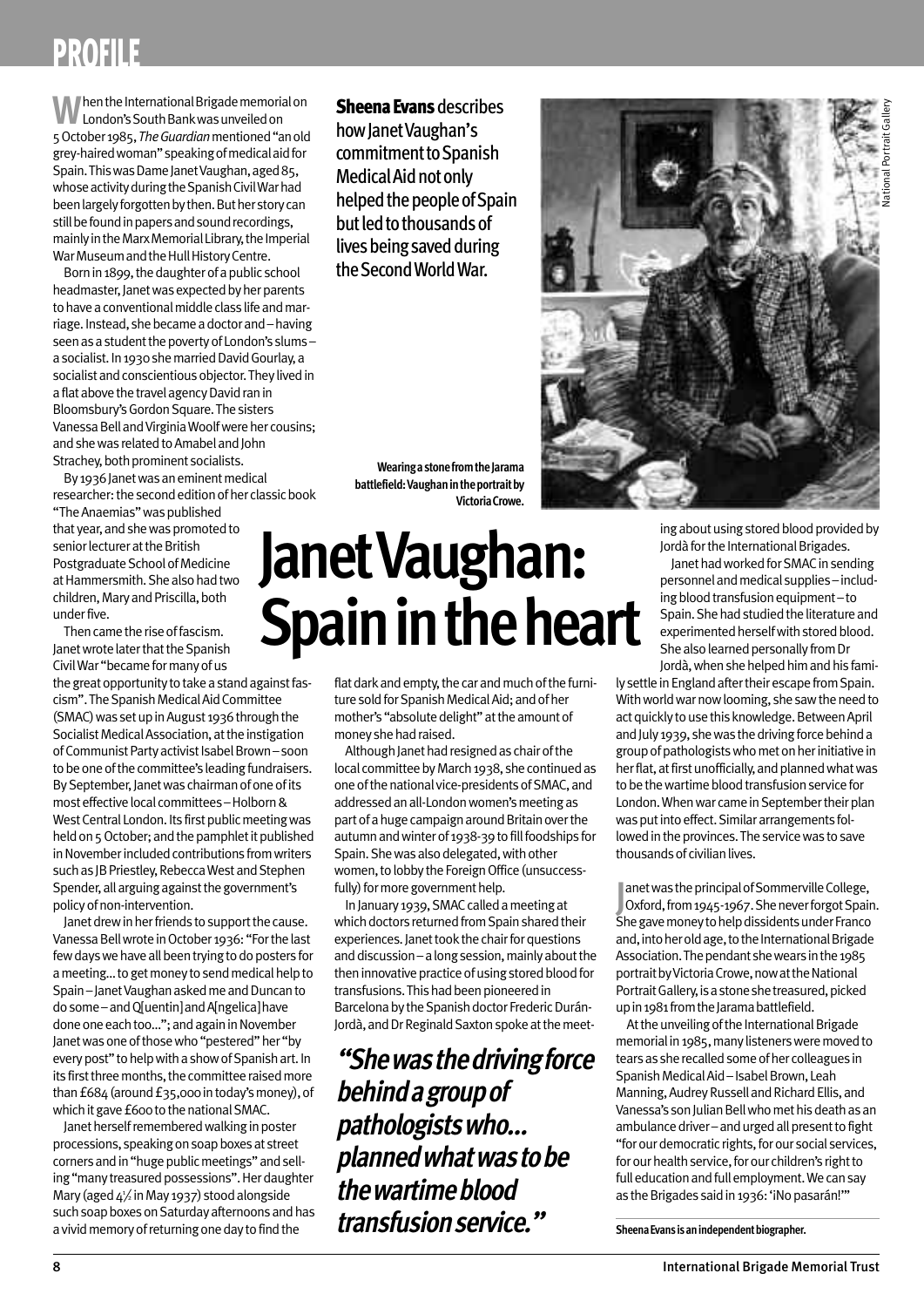## **BOOKS**

## Brigader's testimony resurfaces in book on Churchill and India



 $61DE$ **INGINDI** 

International Brigader Clive Branson is one of the few British people to emerge with any credit in "Churchill's Secret War" by Madhusree Mukerjee, a book that tells the appalling story of how a combination of callous economic policiesandcolonialattitudes contributed to the 1943 famine in which 3 million Indiansdied.

Branson arrived in India in May 1942 with the Royal Armoured Corps, aged 35. Frustrated at having spent more time in Spain in a Franco prisoner-of-war camp than on the battlefield, he was eager to continue the fight, this time against "Japanese Fascism". That opportunity did not come until many months later, but in the meantime Branson was able to immerse himself in Indian culture and politics. He learnt Hindi and made many friendsamongthelocals,whereasmost

## **Alostcause**

**"TheTruthaboutSpain!MobilizingBritishPublic Opinion, 1936-1939"byHugoGarcía;£55(Sussex AcademicPress;Eastbourne,2009)**



**Reviewed by Richard Baxell**

Hugo García has made an important contribution to the rather crowded field of books published recently on the impact of the Spanish Civil War on Britain; this is a rich,

detailed study, impeccably researched. The title, however, is somewhat of a misnomer, for García's aim,asheadmits,isnottojudgetheveracityof Republican and Nationalist propaganda, but rather to attempt to present an objective, dispassionate analysis of the forms and effectiveness of their propaganda campaigns.

The book comprises four main sections. The first is a history of "modern" forms of propaganda and censorship, from the end of the 19th century totheendoftheSecondWorldWar.

Part two compares the differing approaches of the Nationalists and the Republicans in Spain and containsawealthofdetailonthedevelopment, manningandoperationofbothsides'propagandamachines.AsGarcíashows,theviewofforeign correspondents as spies and criminals by senior Nationalists, and their treatment by their rude and obstructive press officer, Luis Bolín, was often counter-productive. For example, the expulsion of **The Times correspondent George Steer required** him to move to the Republican zone, from where he later produced his devastating coverage of the bombing of Guernica.

García'sanalysisoftheRepublicans'approach– frequently drawing on Arturo Barea's wonderful

ofhiscomradesinarms,especiallythe officers, despised the Indians.

The boredom of barrack-life also gave him the time to write many letters home to wife Noreen, a fellow leading figure in the Communist Party. A selection of these was published posthumously by the party under the title "British Soldier in India", Branson having been killed in Burma in February 1944. Mukerjee draws extensively from these letters, which chart the terrible progress of the famine in Bengal, along with Branson's horror not only with the human suffering but with the cynical indifference of the British authorities.

As Mukerjee acknowledges, Churchill was a venerated wartime leader in Britain. But his view of Indians-"a beastlypeoplewithabeastlyreligion"–and his part in the great famine of 1943 are a blot on his record and stand in stark con-

memoir, "The Forging of a Rebel" – recognises that the Republic's initial problem was to overcome the chaos that followed the rising and whichhadshatteredthestateapparatus.Order was gradually re-established by the end of 1936, leading to increasingly professional dealings with the foreign press. In contrast to the repugnant Bolín, Republican figures such as Constancia de la Mora offered an efficient and charming front to the foreign correspondents, recognising their value, rather than treating them as irritants.

Garcíathenturnstothepropagandamessages put out by both sides, particularly atrocities and foreign intervention. It was obviously vitally important for both sides to get across their version of events: the rebels' depiction of themselvesas*Nacionales*inananti-communist crusade was countered by the Republicans' portrayalofthewaras"progressversusfeudalism", or the defence of democracy against internationalfascism.Garcíaarguesthatthetechniques usedbybothsideswereinfactverysimilarand that both knowingly and deliberately used falsehoods to sustain their portrayal of the conflict.

The final section discusses the impact of the propagandaonBritain.Asheadmits,García faces the thorny problem of assessing exactly how the "messages" put across were received in Britain: not easy to judge considering the unreliability of opinion polling, then still in its infancy. Garcíaclaimsthat,inthemain,therewasageneral indifference, "a plague on both your houses", as one contemporary newspaper put it. However, asherecognises,ofthosewhotooksides,many more sided with the Republicans than with the rebels. And while the strongest support for both sides came from the political extremes in Britain, the Republicans had some success in extending their realm of support as the war progressed.

However, García believes that the reportage of the horrors of the Spanish war was most effective

trast to the "acute sense of compassion" shown by Branson.

**"Churchill'sSecretWar:theBritishEmpireandthe** ravaging of India during World War II" by Madhus**reeMukerjeeispublishedbyBasicBooks (New York,2010);£18.99.**

#### **Jewsagainstfascism**



The role of British Jews in the SecondWorldWaris describedin"Fighting Back",anewbookbyMartin Sugarman, the archivist of

the Association of Jewish Ex-Servicemen and Women. It contains a chapter about the Jewish volunteers who went to Spain to join the International Brigades. The book is published by Vallentine Mitchell (Edgware, 2010);£18.95(paperback);Moredetails from:[www.vmbooksuk.com].

in convincing neutrals of the horror of war in general, rather than of one particular side, and thus consolidated support for non-intervention. In a depressing conclusion, he argues that, even if the Republican propaganda had been better, it would probably still not have achieved enough to be able to save the Spanish Republic. Sadly, it is difficult to disagree with García's view that "this was, fromveryearlyinthewar,alostcause".Once Britain and France were determined to pursue non-intervention, despite ample evidence of a huge German and Italian presence in Spain, the Spanish Republic was effectively doomed.

### **Forgottenhero**

**"ABritishHero:ChristopherStJohnSpriggaka ChristopherCaudwell"byJamesWhetter;£20 (LyfrowTelispen,StAustell,2011)**



**Reviewed by Jim Jump**

Poet, novelist, critic and journalistChristopher Caudwell was one of the best known International BrigaderstodieinSpain. Reportsofhisdeathatthe

Battle of Jarama in February 1937 appeared in newspaperssuchasthe*DailyMirror*,*London EveningNews*,*DailyTelegraph*and*TheTimes*. The *News Chronicle* announced the creation of a memorial fund in his name in order to send an ambulance to Spain. Among the signatories were JB Priestley, WH Auden, Julian Huxley and Sir HughWalpole.

His posthumous works of Marxist literary theory and philosophy, "Illusion and Reality" and "StudiesinaDyingCulture",werecritically acclaimed and reviewed extensively in the press. **Continued overleaf**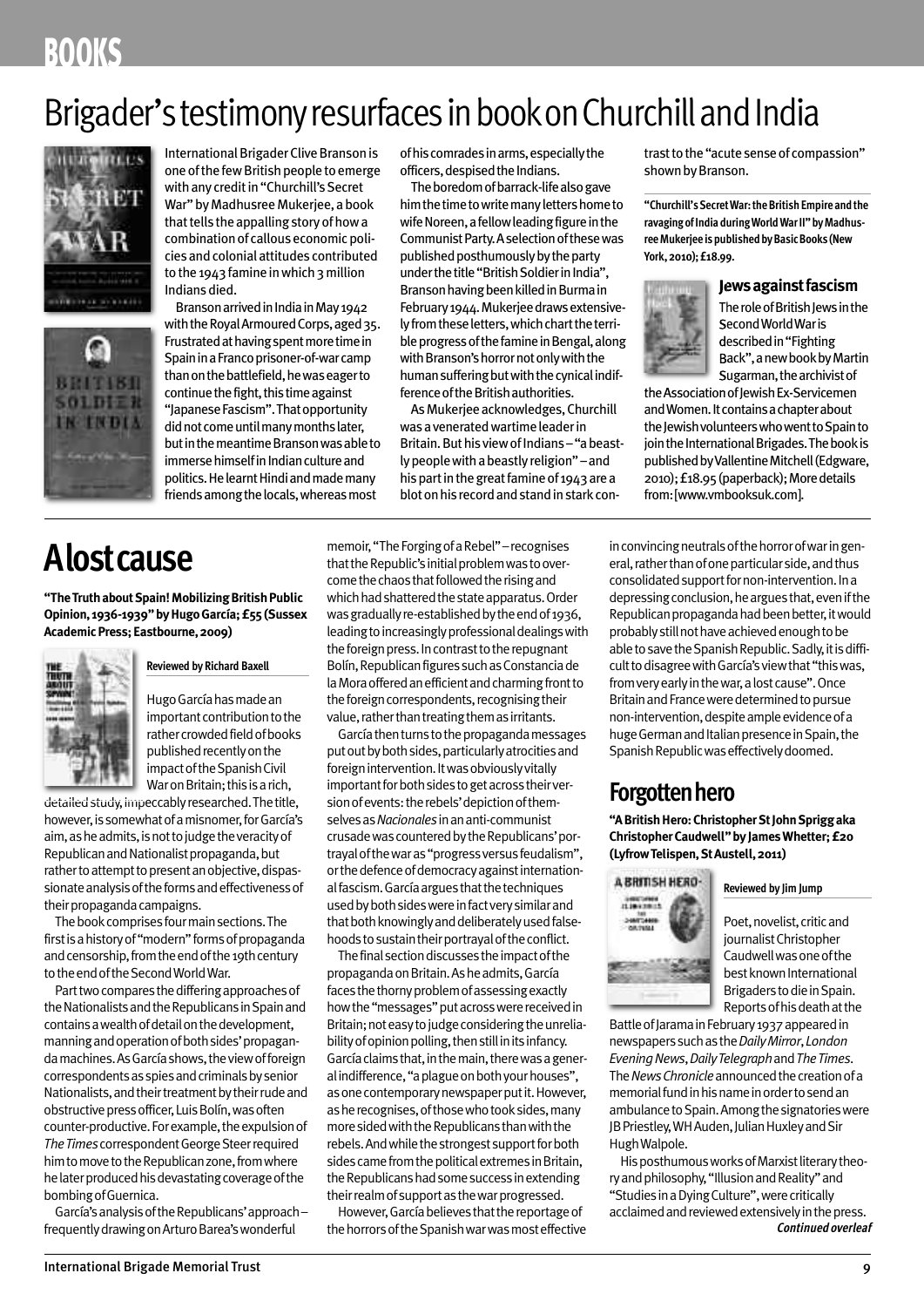## **MIXEDMEDIA**



● Written and sung by Stevie Simpson (above), **"TheVolunteer"**isanepic14-minutestoryofa Brigader who joins the fight against fascism in Spain. It is taken from Simpson's latest album "Garage Songs". For the past nine years Stevie has been playing at festivals all over the UK, sharing bills with Status Quo, Jethro Tull, Dave Edmunds and Wilko Johnson, among others. Watch him perform "The Volunteer" with vocals and mandolin only: [www.youtube.com/watch?v =gbCCTm8evtk]or listen to the full version at: [http://soundcloud.com/stevieoneblokeone mandolin/the-volunteer], where the album can also be purchased.

● The March 2011 issue of the Socialist History Society's newsletter contains an interview with theniecesof**HaroldLaws**,aSouthampton volunteer who was killed in Spain in February 1938,aged26.HenriettaQuinnellandCatherine Silman talk about the powerful impact and influence that their uncle's brief life had on them andtheirfamilies.Inthesameissuethereisalso a tribute to historian **Jim Fyrth**, author of "The Signal Was Spain" about the Aid Spain movementinBritain,whodiedlastyear.See:[www. socialisthistorysociety.co.uk/newsletter.htm].

**●**Catalonia-basedAlanWarren,Claudia Honefeld, Jordi Martí and Merce Lluveras have launcheda**PortadelaHistòria**websitefor peopleinterestedintheSpanishCivilWar.In English, Spanish and Catalan, it includes many news and photos of tours led by the group. See [http://pdlhistoria.wordpress.com].

● The Derry-based North West Spanish Civil War Project, the historical and educational group which remembers the lives of International Brigadevolunteersfrom**Derry,Donegaland Tyrone**, has launched its own website: [www.nopasaran.netfirms.com].Thegroup hopes to organise a series of events in 2011 to ensure that the names of the 24 local men who went to Spain in the fight against fascism are not forgotten. Anyone who would like to support the project or provide information on the volunteers, contact:[xvbrigade@hotmail.com].

● Published by ALBA, our sister organisation in the US, the March 2011 issue of*TheVolunteer*(right) isnowonlineat[www. albavolunteer.org].

**●**TheAICVASassociation of**Italianvolunteers**inthe



InternationalBrigadeshasanewwebsite(in Italianonly):[www.aicvas.org].



**●**Tomarkthecentenary ofherbirthinNovember last year, researchers in Reading have produced aninformativebooklet onthelifeof**Thora Silverthorne** (left), the Welsh-born nurse who settled in Reading before serving as a nurse in Spain.Afterthewarshe was a notable nurses'

trade union leader. She died in 1999. PDF copies are available from Mike Cooper at: [mike. cooper@reading.gov.uk].Seealsoanonline biographyofSilverthorneat[http://cohseunion.blogspot.com/2010/11/thorasilverthorne-progressive-nursing.html], also marking her centenary.

## **BOOKS**

#### **Fromprevious page**

They were translated into several languages and appeared on many university reading lists in the decadesthatfollowedCaudwell'sdeathatthe ageof29.

Now, most of his books are hard to find and out ofprint–includingtheseriesofdetectivenovels that he wrote under his real name of Christopher St John Sprigg.

CornishhistorianJamesWhettertherefore deserves great credit for writing this first biography of Caudwell and, it must be hoped, helping to returnhisnameandliterarylegacytoawider audience.

Painstakingly researched and packed with detail, the book, as its title suggests, was a labour of love for Whetter, for whom Caudwell was an inspiration and model from the time of his student days. Whetter also delighted in Caudwell's Cornish connection and organised the erectionofaplaqueattheinninPorthleven where he wrote "Illusion and Reality".

"A British Hero" traces Caudwell life from comfortable bourgeois upbringing in west London throughhiscareerasajournalistwiththeY*orkshirePost*andaseditorof*AirwaysandAirports*. In the meantime he wrote poetry, eight novels and five books on aviation. At the end of 1935 he joined the Communist Party, moved to the East End (where on one occasion he was beaten up first by Blackshirts and afterwards by the police) and then in December 1936 drove an ambulance to Spain to join the International Brigades.

**Available from: The Roseland Institute, Gorran, St Austell, Cornwall PL26 6NT, with cheque for £25 (including p&p) made out to James Whetter. See also: [www.theroselandinstitute.co.uk/html/lyfrow\_trelyspen\_ publications]**

### **It'smyparty**

**"MyLife"byChrisBirch;£15(StChristopher Press,London,2010)**



**Reviewed by Jim Jump**

Now in his 80s, Chris Birch is known to many IBMT membersasalifelonganti-Franco activist and supporter of the International Brigades. In the

1950s he and wife Betty were founding members of the Aid to Spanish Youth Committee and tookpartinmanydemonstrations inLondon calling for the release of political prisoners from Franco's jails.

Chris was also the treasurer of the International Brigade Memorial Appeal that raised the funds for the erection of the outstanding International Brigade memorial in London's Jubilee Gardens.

All this is described in "My Life", an autobiogra-

phy full of fascinating anecdotes-not least about howhisactivitiesinsupportofdemocracyin Spain were spied on by Britain's secret police, as ofcourseweremanyBrigadeveterans.

ButSpainhasbeenonlypartofalifetimeof incident, travel and political commitment. Born and raised in the West Indies, Chris settled in England after studying at Bristol University in the late 40s. There he joined the Communist Party and met Betty (their first encounter came when he sold her a copy of the *Daily Worker*).

As leading members of the Young Communist League they spent much time in Eastern Europe, including Hungary, where they were eyewitnesses to the events of 1956 when Soviet tanks put down the uprising in Budapest. Afterwards he coauthored a memorandum to party chiefs in London sharply critical of the Hungarian party's corruption and subservience to Moscow.

More recently, Chris, having discovered his bisexuality in the mid 50s, has been active in campaigns against HIV/aids. He represented London Lighthouse at the funeral of Princess Diana in 1997.

FormostofhisworkinglifeChriswasajournalist, including a spell on the *Morning Star*. He and Betty remained communists until the CPGB dissolved itself in the early 90s. "My Life" makes clear his abiding pride with having been a member of a party that foresaw the evil of fascism and created the International Brigades.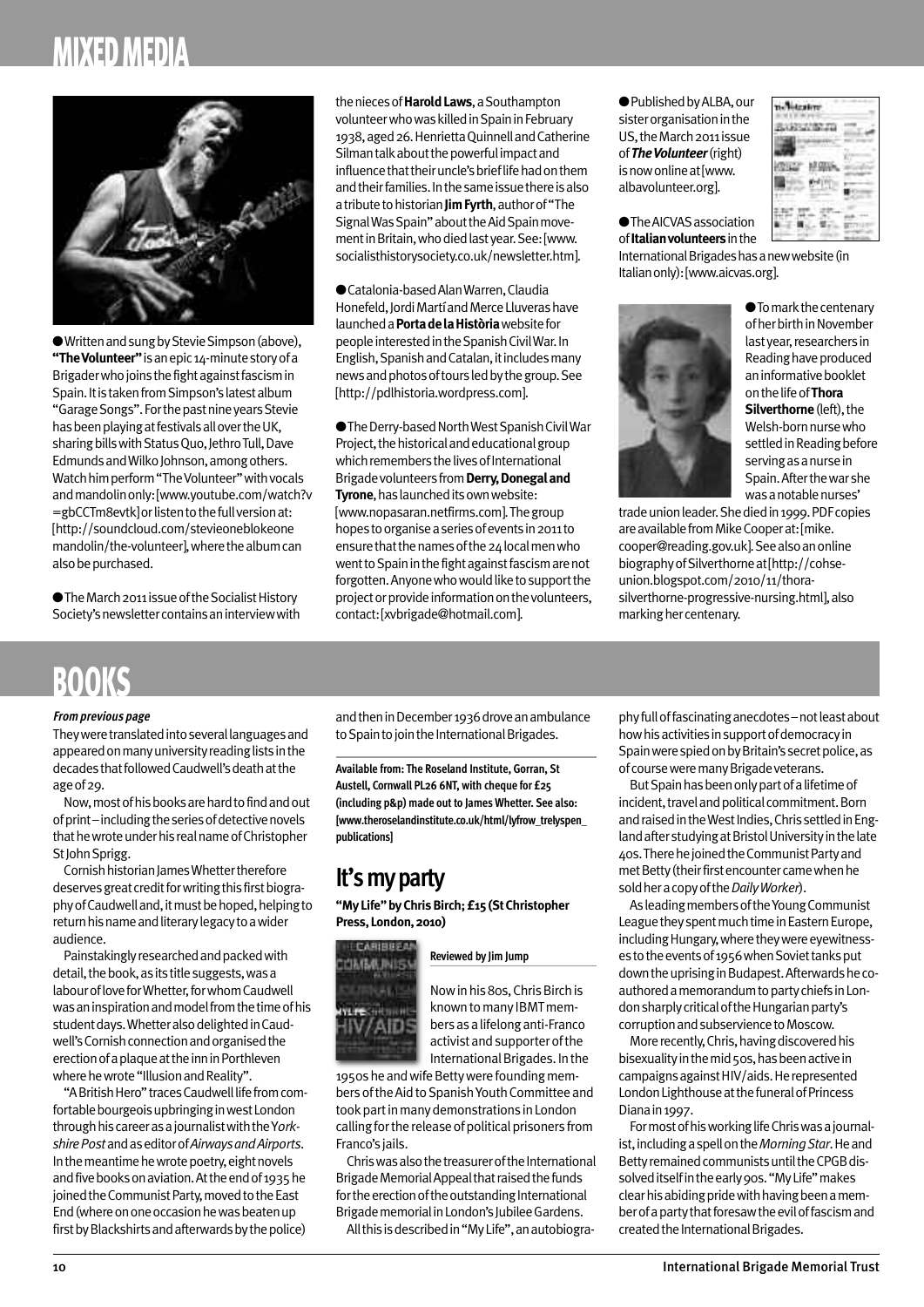## **DIARY DATES**

21 May 2011: Lecture: "Irish Volunteers in the British Battalion" by Richard Baxell; 4pm; Irish Labour History Society Museum, Beggars Bush Barracks, Haddington Rd, Dublin 4: preceded at 2:30pm by society's annual general meeting: registration fee: 5 euros: email: [secretary@irishlabourhistorysociety.com]. 21 May 2011: Paul Preston lectures on "The Spanish Civil War 75 Years On" as part of Bristol Festival of Ideas; 2pm; Arnofini Gallery, 16 Narrow Quay, BS1 4QA; £7 (£5 concessions): reservations: [boxoffice@arnolfini. org.uk]; see:[www.ideasfestival.co.uk]. 25-25 June 2011: 4th annual George Brown commemoration weekend at Inistoge, Co Kilkenny; begins Fri 7:15pm with wreath-laying at George Brown plaque, St Colmcille's Cemetry, followed by speakers and social;

events on Sat run from 11am; speakers include Harry Owens, Ciarán Crossey and Manus O'Riordan;moredetails:[moriordan@siptu.ie]. 2 **July 2011:** Annual commemoration at

International Brigade memorial, Jubilee Gardens, London SE1; assemble 12.30pm; followed by lunch at Camel & Artichoke, 121 Lower Marsh St, SE17AE (see page 1 map); contact IBMT Secretary Jim Jump (see page 2) for more information or if transport needed from Jubilee Gardens to Camel & Artichoke.

2 **July 2011:** As part of South Yorkshire Socialist Festival, afternoon rededication of olive tree memorial at Wortley Hall, Wortley, Sheffield, South Yorks S35 7DB, to South Yorkshire International Brigaders; time to be confirmed; IBMT's "Antifascistas" exhibition will also be on display; more information from Mike Wild: [mikesamwild@fsmail.net]: tel: 0114-2016350.

2/3 July 2011: Annual commemoration of BattleofBrunete;organisedbyMadrid-based AABI; details from Severiano Montero: [seve. montero@gmail.com].

6 **July 2011:** Talk by Richard Baxell "Three Months in Spain: The British Battalion at

Madrigueras and Jarama" at Sheffield University's Faculty of Arts & Humanities, Jessop West Building, 1 Upper Hanover St, S37RA; 7:30pm; plus from 6:30pm songs and poetry; more information from Mike Wild (seeabove). **9 July 2011: Redediction of Sheffield** 

International Brigade memorial in Peace Gardens (next to Town Hall), with speeches, songs etc; 11am; more information from Mike Wild (see above).

13 July 2011: IBMT fundraising evening of music and poetry; Sheffield Trades & Labour Club, 200 Duke St, S2 5QQ; from 7:30pm; more information from Mike Wild (see above). 16 July 2011: 75th anniversary commemoration at International Brigade plaque, Manchester Town Hall; 11am-12:15pm followed by refreshments; more information from Hilary Jones (0161-224 1747) or Dolores Long(0161-2262013).

17 **July 2011:** 75th anniversary commemoration at International Brigade memorial in front of Newcastle Civic Centre; 10:30am for wreathlaying; afterwards at Percy Arms, 83 Percy St, NE17RW; contact Simon Galliers: [sigalliers@ gmail.com].

9-11 September 2011: International Brigade commemoration weekend in Berlin: organised by KFSR German IB association; contact [info@spanienkaempfer.de].

25 September 2011: Talk by Richard Baxell, "Cable Street, the Road to Spain"; St George's Hall, Cable St, London E1 oBL; time to be confirmed; organised by Jewish East End Celebration Society [www.jeecs.org.uk].

30 September-2 October 2011: Weekend of events in London to commemorate 75th anniversary of International Brigades, including on 1 October IBMT annual general meeting at Unite the Union, 128 Theobald's Rd, WC1X 8TN, plus evening gala at New Red Lion Theatre, 271-273 City Road, EC1V 1LA; more details on page 4.

## Where to see IBMT's 'Antifascistas' exhibition

**26April-13May2011:**Universityof Portsmouth Library, Cambridge Rd, PO1 2ST; 8am-6:30pm; more information: [www.port. ac.uk/library/essentials/open]. 16-28 May 2011: Irish Labour History Society Museum, Beggars Bush Barracks, Haddington Rd, Dublin 4; 10:30am-4:30pm Mon-Fri;[http://ilhm.tripod.com/museum. html]; tel: (+353) 1-668 1071.

2-25 June 2011: Library, Market St, Kidderminster DY101AB; 9am-5:30pm (8pm on Tues and 7pm on Weds/Thurs); [www. worcestershire.gov.uk/cms/community -and-living/libraries-and-learning/locallibrary-details].

2 **July-4 September 2011:** Cannon Hall Museum, Bark House Lane, Cawthorne, Barnsley S75 4AT; 11am to 5pm (closed Thurs &Fri);[www.barnsley.gov.uk/bguk/leisure \_culture].

4-17 **July 2011:** Sheffield University's Faculty of Arts & Humanities, Jessop West Building,1 Upper Hanover St, S<sub>3</sub>7RA; during same period at Local Studies Library in Central Library, Surrey St, S<sub>1</sub> 1xz, "Behind the Clenched Fist: support for Republican Spain in the Sheffield area": more information from Mike Wild: [mikesamwild@fsmail.net]: tel: 0114-2016350.

18-29 July 2011: Reading Museum, Blagrave St, Reading RG1 1QH; Tues-Sat 10am-4pm/ Sun 11am-4pm; [www.readingmuseum.org. uk]; contact Mike Cooper[coomik1418@ yahoo.co.uk].

*Apologies toreaderswhowenttoWinchester GreatHallfrom28March-16Apriltoseethe "Antifascistas"exhibition,as listedinourprevious issue.Regrettably,theshowingwas cancelled at the last minute by the hosts.* 



## Edinburgh to Cable Street cycle ride 2011

**This** is the *itinerary* that the National Clarion Cycling Club 1895 (NCCC) will be taking on their *EdinburghtoLondonridetomarkthe75th anniversary of the creation of the International BrigadesandtheBattleofCableStreet.They arriveatCableStreetonFriday30Septemberat thestartofaweekendofactivities inthecapital,* including the IBMT's annual general meeting and *acommemorationoftheBattleofCableStreet–in whichmanyfutureBrigaders tookpart,alongwith NCCC members* (see more details on page 4).

**19 September: IB memorial, Princes Street** Gardens, Edinburgh to Glasgow; visit Blantyre IB memorial en route; 60 miles.

**20 September: IB memorial, Custom Quay,** Glasgow, to Cairnryan; 85 miles.

**21 September:** Cairnryan by ferry to Larne; onwards to Belfast; 25 miles.

22 September: IB memorial, Saint Anne's Square, Belfast, to Dundalk; 55 miles.

23 September: Dundalk to Dublin; 55 miles. 24 September: IB memorial, Liberty Hall, Dublin, to Arklow; 62 miles.

**25 September:** Arklow to Rosslare; 58 miles. **26 September:** Rosslare by ferry to Fishguard; onwards to St Clears; 33 miles.

**27 September:** St Clears to Cardiff; 62 miles. 28 September: IB memorial, Cathays Park, Cardiff, to Bristol; 55 miles.

29 September: IB memorial, Castle Park, Bristol, to Streatley; visit Swindon IB memorial en route; 35miles.

**30 September:** Streatley to London; visit Reading IB memorial en route; arrival at IB memorial in Cable Street: 60 miles.

*Othermemorials,apartfromthosementioned above,mightbevisitedenroute,includingthose atRutherglen,Llanelli,SwanseaandNeath.The NCCCwelcomes cyclists tojointhemontheride, whetherforanhourortwoorformuchlonger. IBMT* supporters are also invited to meet and *greet the riders at the International Brigade memorials theyvisit. Formoreinformation, includingaccommodationdetails, contact [clarioncc@yahoo.co.uk];tel:01254-51302.*